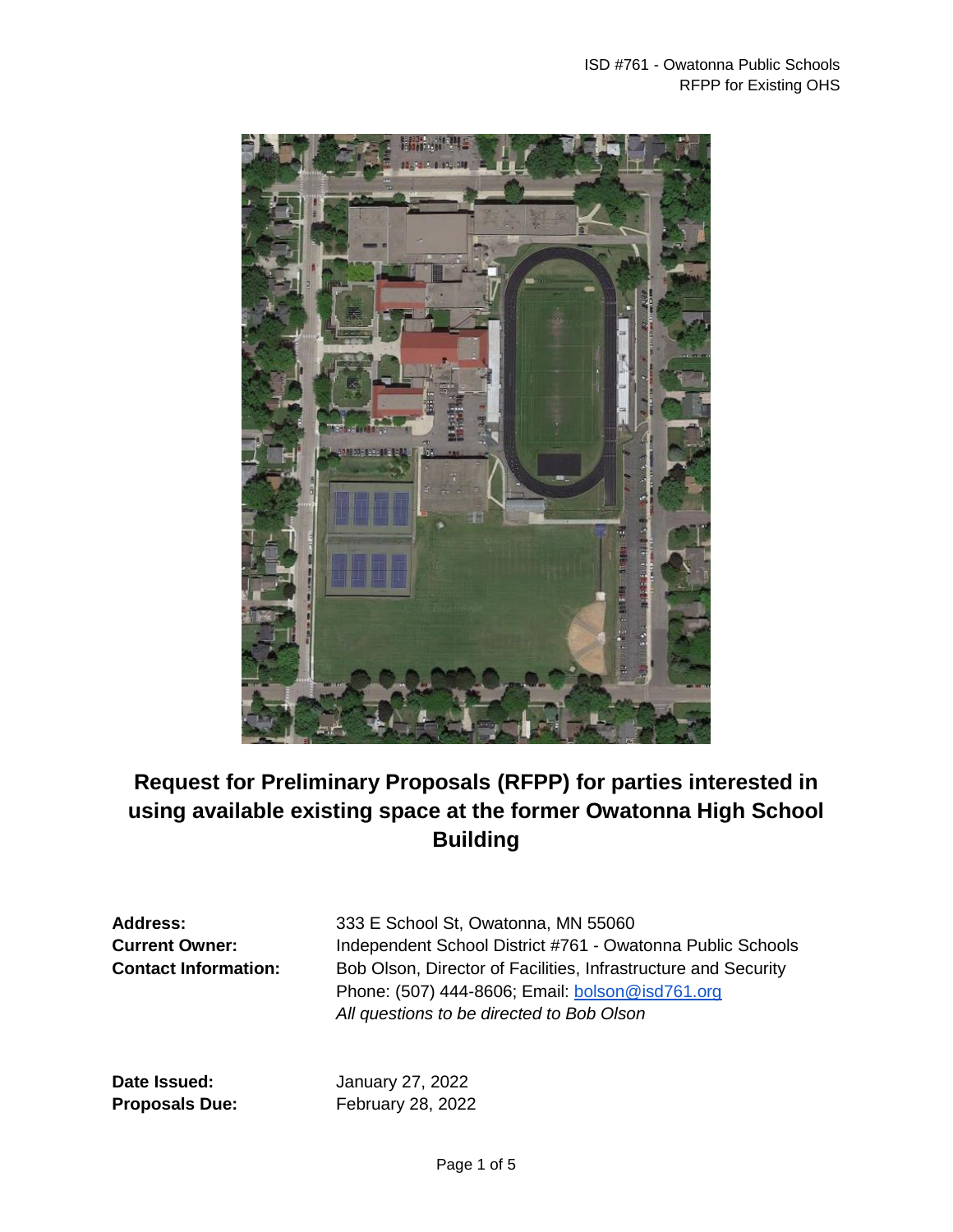#### **Table of Contents**

| page $(2)$ |
|------------|
| page (3)   |
| page (3-4) |
| page (4-5) |
| page $(5)$ |
|            |
|            |
|            |
|            |
|            |
|            |

## **Background and Objective**

ISD #761 is seeking preliminary proposals for reuse of portions of the former Owatonna High School building which will be vacated in approximately June 2023. The purpose of this RFPP is to gauge interest from serious developers. Full development proposals will follow through a more comprehensive RFP process and/or negotiations with the District following the Preliminary RFP process.

In November 2019, the community successfully passed two bond referendum questions - the first question was \$112M for a new high school campus to be constructed and question two was to use \$8M to re-purpose the current high school building/campus for District functions. Based on the two questions passed in the recent referendum vote, the school district anticipates allocating up to \$11 million (\$3M from Q1, \$8M from Q2) for the re-use of portions of the current Owatonna High School campus. Any potential additional development would require funding from a proposed partner, as the District's allocated funds will be used to prepare portions of the building for the below intended functions.

- The three-story portion at the northwest corner (C Plaza) is anticipated to be remodeled to house district administration offices.
- The VoAg building is anticipated to be utilized for district maintenance shops.
- Gymnasium and locker rooms anticipated to house High School and youth gymnastics programs.

The District has no planned uses for the 1959 addition ("G Wing"), the original 1921 building, or the A/B plazas (other parts of 1998 addition that are subterranean). Any portions of the building for which a viable reuse has not been identified by the start of construction (see project timeline later in this RFPP) will be recommended for demolition.

## **Building Information**

The former Owatonna High School was built in 1920 and has been added onto several times, with major additions in 1949, 1955, 1960, 1977, and 1998. The building was listed on the National Register of Historic Places in 1986, but was removed in 2000 after the 1998 additions. The building has served as a senior high school from its opening in 1921 through the planned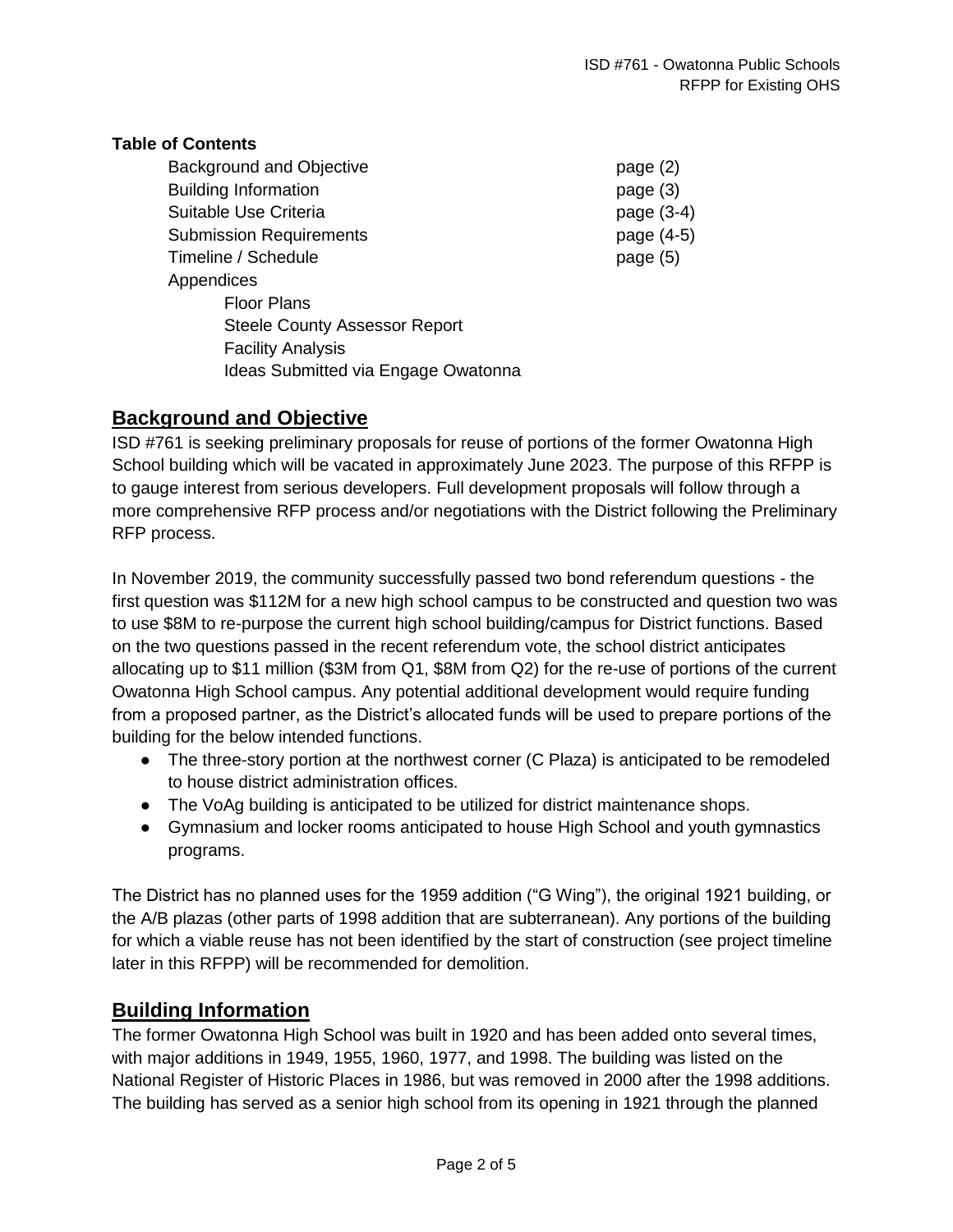opening of the New Owatonna High School in Fall 2023. Floor plans of the building are available in the appendix.

| <b>Building Size and Age</b> |       |            |                          |
|------------------------------|-------|------------|--------------------------|
| Owatonna High School         | 19    | 99,284 SF  | 1920 - ORIGINAL BUILDING |
| 333 East School Street       |       | 33,948 SF  | 1949 - ADDITION          |
| Owatonna, MN 55060           |       | 76,500 SF  | 1955 - ADDITION          |
|                              |       | 48,168 SF  | 1960 - ADDITION          |
|                              |       | 21,000 SF  | 1977 - ADDITION (VOAG)   |
|                              |       | 72,413 SF  | 1998 - ADDITION          |
|                              | TOTAL | 351,313 SF |                          |

#### **Building Condition**

The building is in need of significant investment due to aging building, envelope and systems, including HVAC, plumbing and electrical systems. A study was done in 2018 to evaluate required deferred maintenance and found that there was approximately \$34M of needs, of which over \$25M were high-priority (to be addressed in near-future or overdue). It should be noted that these figures represent estimated cost to remedy in 2018 and have not been adjusted for inflation. A full copy of this report, broken down by area/building vintage, is available in the appendix. The District intends to complete several of these maintenance items in the areas they will be occupying (C Plaza, VoAg, Gymnasium/Locker Rooms); however, the District intends to minimize its footprint to be fiscally responsible to taxpayers and as such, does not plan to perform maintenance items for areas not identified for District reuse. The successful respondent will be responsible for both initial capital expenditures as well as on-going maintenance costs for portions of the building they propose for reuse.

## **Suitable Use Criteria**

A Task Force of 26 community members was established by the ISD 761 Board of Education to examine the future of the existing Owatonna High School Facility, which will no longer be used for K-12 instruction when the New High School opens in 2023. This Task Force has reviewed information about the building, ideas submitted by the community via the Engage Owatonna website, and learned about the rationale to move the District administrative offices and maintenance functions to the site. The Task Force has developed some Suitable Use Criteria, which will be used along with other information requested in this RFPP to evaluate potential interested parties.

- Project should be financially responsible and consider leveraging a variety of funding types
- Project needs to benefit the community as a whole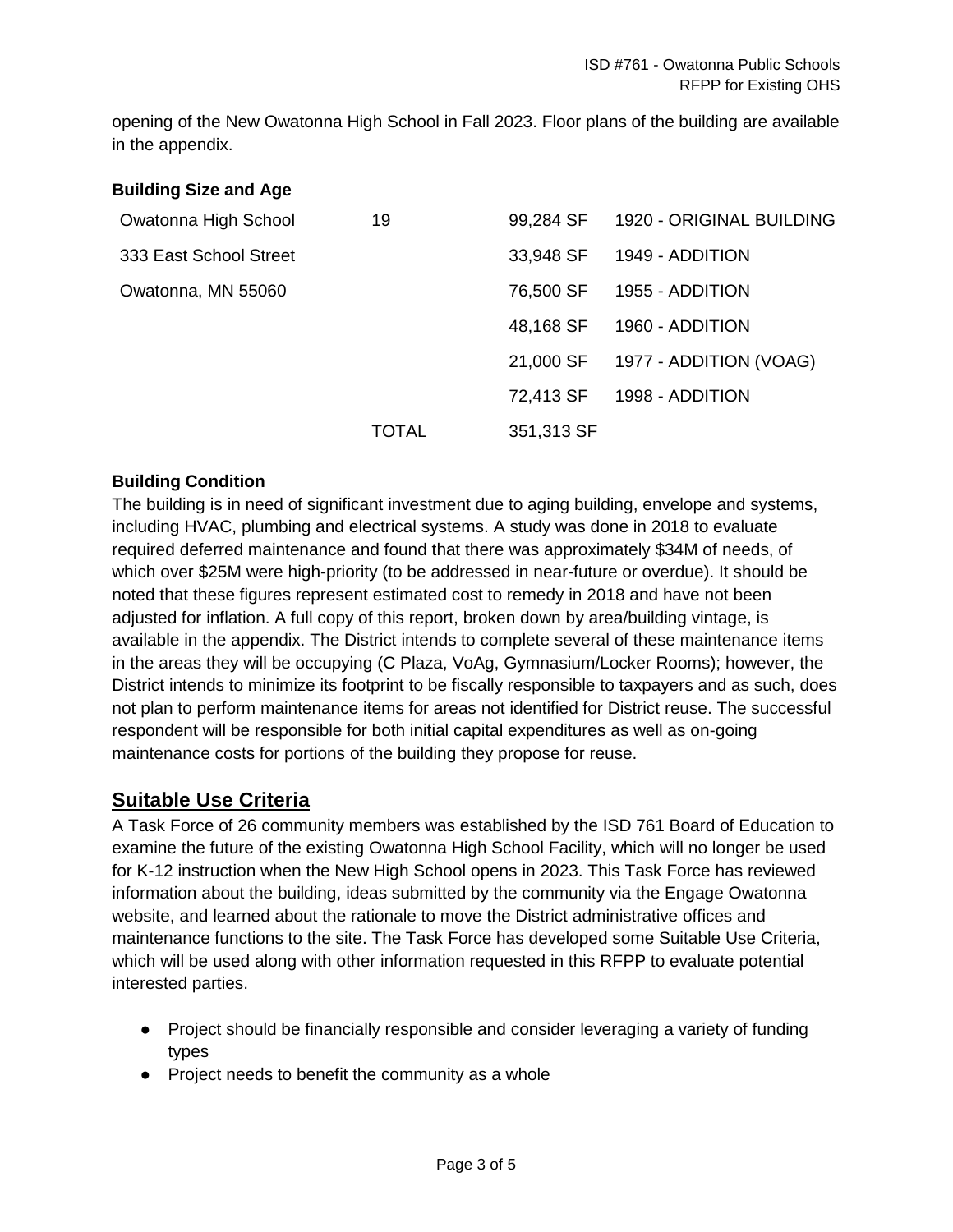● Project must be beneficial to the surrounding neighborhood (safety/security, quality of life, property values), etc.

A list of the ideas submitted by the general public for potential uses via the Engage Owatonna website is available in the appendix.

The District will evaluate all submitted proposals and will make a recommendation to the Board of Education as to which proposal should be selected. The District may select the proposal that is in the best interests of the District and community. The District retains the right, at their sole discretion, to enter into negotiations with one or more proposers or reject all proposals.

The sale of any property is subject to the approval of a purchase agreement between the successful respondent and Owatonna Public Schools.

# **Submission Requirements**

Respondents are advised of the following terms and conditions:

- The District intends to own and operate the C Plaza, Gymnasium/Locker Room spaces, and VoAg building, as well as support spaces such as parking.
- Those interested in submitting a proposal should provide contact information to Bob Olson (address, phone number and email address on cover page) in order to receive any updates or addenda.
- It would be acceptable for respondents to be interested in portions or parts of the facility/property, and a response should include this information.
- All respondents are responsible for costs incurred in the preparation of a submission. This includes but is not limited to costs associated with preparing the proposal and of participating in any site visits, presentations, or negotiations.
- There is no minimum purchase price, however, proposers should be advised that the portions of the building that would be available for sale (G Wing, 1921 building, A/B plaza) would be sold "AS-IS".
- Any and all regulatory requirements such as re-zoning are the responsibility of the respondent.

Proposers must complete and submit their proposal in accordance with the below requirements. Proposer should submit a PDF copy via email to Bob Olson.

- Cover letter indicating main contact information
- Summary of proposed use
- Narrative of the benefits to the community and neighborhood
- Conceptual timeline for redevelopment
- Any other information the respondent would like to provide about the project and its merits
- Intended project financing / strategy (note: financing not required to be secured, but all proposals should remark on intended method of financing to indicate seriousness and viability)